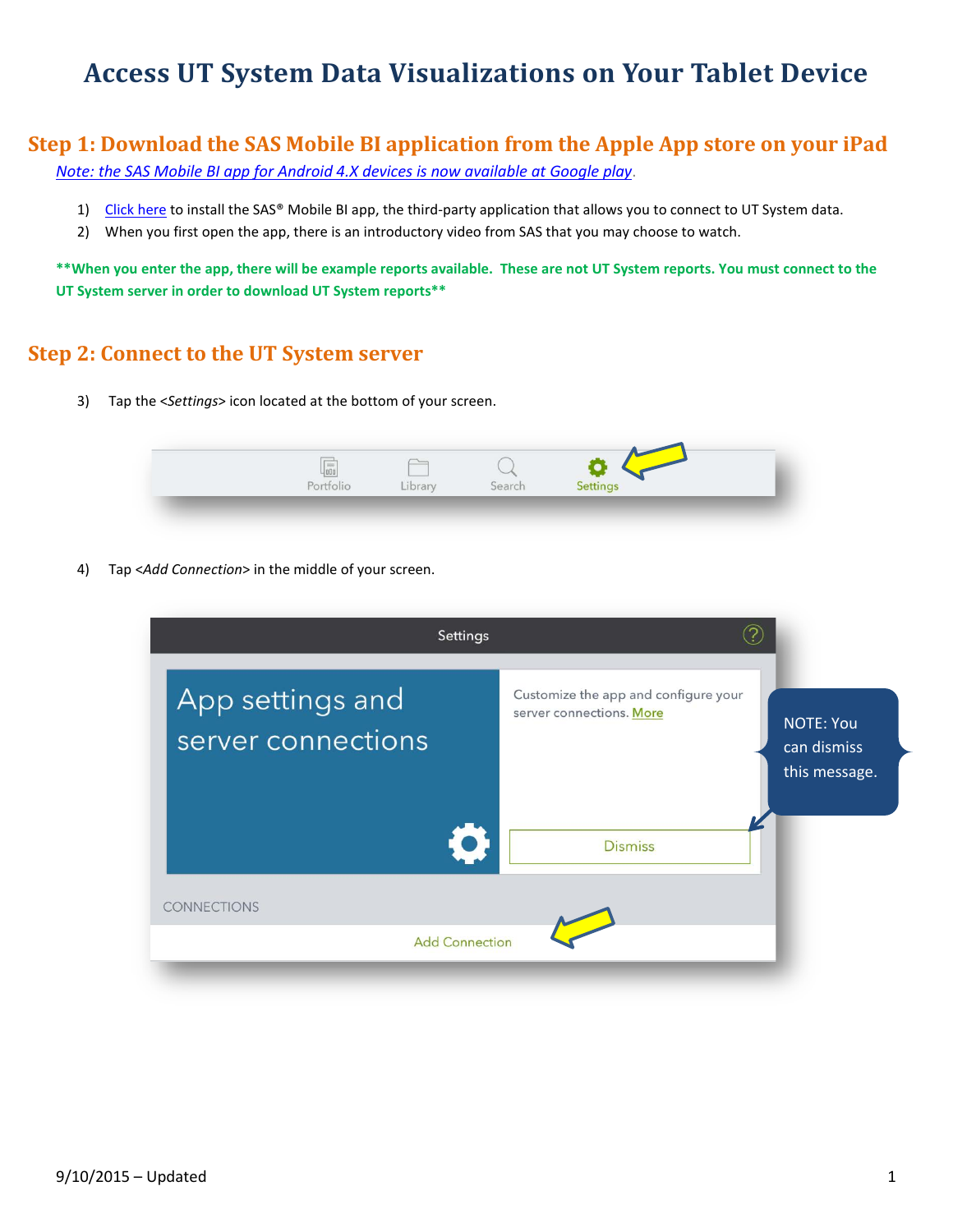5) Enter CONNECTION information and then press *<Next>*:

| Server (case-sensitive):    | exploredata.utsystem.edu |
|-----------------------------|--------------------------|
| Port:                       | 443                      |
| Secure connection should be | ΩN                       |

| Cancel            | <b>Add Connection</b>    | <b>Next</b> |
|-------------------|--------------------------|-------------|
| CONNECTION        |                          |             |
| Server            | exploredata.utsystem.edu |             |
| Port<br>CONNECTIO | 443                      |             |
| Secure connection |                          |             |
|                   |                          |             |

6) Enter AUTHENTICATION information and then tap *<Next>.*

| User ID:     | sasguest@saspw                                               |
|--------------|--------------------------------------------------------------|
| Password:    | welcome                                                      |
| Description: | You can put whatever descriptor you would like in this field |

| PRESENTATIO    | <b>AUTHENTICATION</b> |                                    |          |
|----------------|-----------------------|------------------------------------|----------|
| Touch indicat  | User ID               | sasguest@saspw                     |          |
| When your ta   | Password              | 00000000                           | te where |
| your finger is | <b>MISCELLANEOUS</b>  |                                    |          |
|                | Description           | sasguest@saspw@exploredata.utsyste |          |
|                |                       |                                    |          |

7) exploredata should now show up in your CONNECTIONS list

| <b>CONNECTIONS</b>                      |                            |
|-----------------------------------------|----------------------------|
| sasguest@saspw@exploredata.utsystem.edu | exploredata.utsystem.edu > |
| <b>Add Connection</b>                   |                            |
|                                         |                            |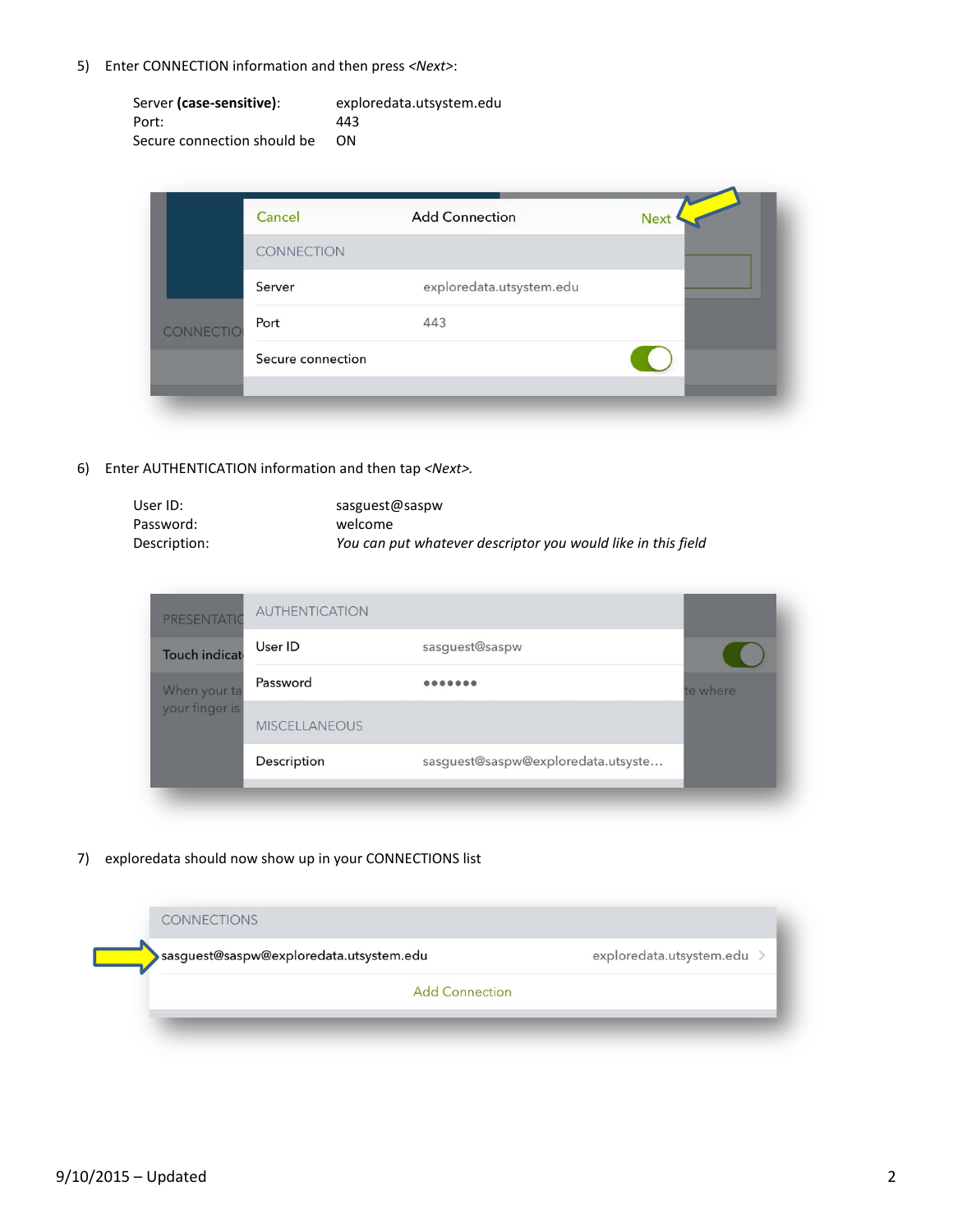## **Step 3: Accessing Reports**

8) Tap the <*Library*> icon located at the bottom of your screen.



9) In the Library, select the *<exploredata>* connection.

| <b>All Connections</b>                                              |  |
|---------------------------------------------------------------------|--|
| sasguest@saspw@exploredata.utsystem.edu<br>exploredata.utsystem.edu |  |

10) Select *<Reports>* from the options that appear. Select a subfolder topic.

All Connections > sasguest@saspw@exploredata.utsystem.edu > Reports > SeekUT Recent  $|\mathbf{\Theta}|$ Faculty Productivity sasguest@saspw@exploredata... 圓 exploredata.utsystem.edu My Folder Finance & Productivity Images Peer Comparison & Analysis Ħ Products Research & Technology Transf... E prompts Æ SeekUT Reports **Special Topics** 6 Shared Data E A Student Access & Success

11) The available reports for the topic will be listed. Select a report.

| All Connections > sasguest@saspw@exploredata.utsystem.edu > Reports > SeekUT |                              |                                         |
|------------------------------------------------------------------------------|------------------------------|-----------------------------------------|
| $\boldsymbol{\omega}$<br>Recent                                              | Faculty Productivity         | seekUT<br>圓<br><b>SAS Administrator</b> |
| My Folder                                                                    | Finance & Productivity       | seekUT_grad                             |
| Images                                                                       | Peer Comparison & Analysis   | [6]<br>SAS Administrator                |
| Products                                                                     | Research & Technology Transf |                                         |
| prompts                                                                      | SeekUT                       |                                         |
| Reports                                                                      | Special Topics               |                                         |
| Shared Data                                                                  | Student Access & Success     |                                         |

12) A pop-up will appear. You must press the Subscribe button. Subscribing to a report downloads it to your device, ensuring that it is available even when you are offline.